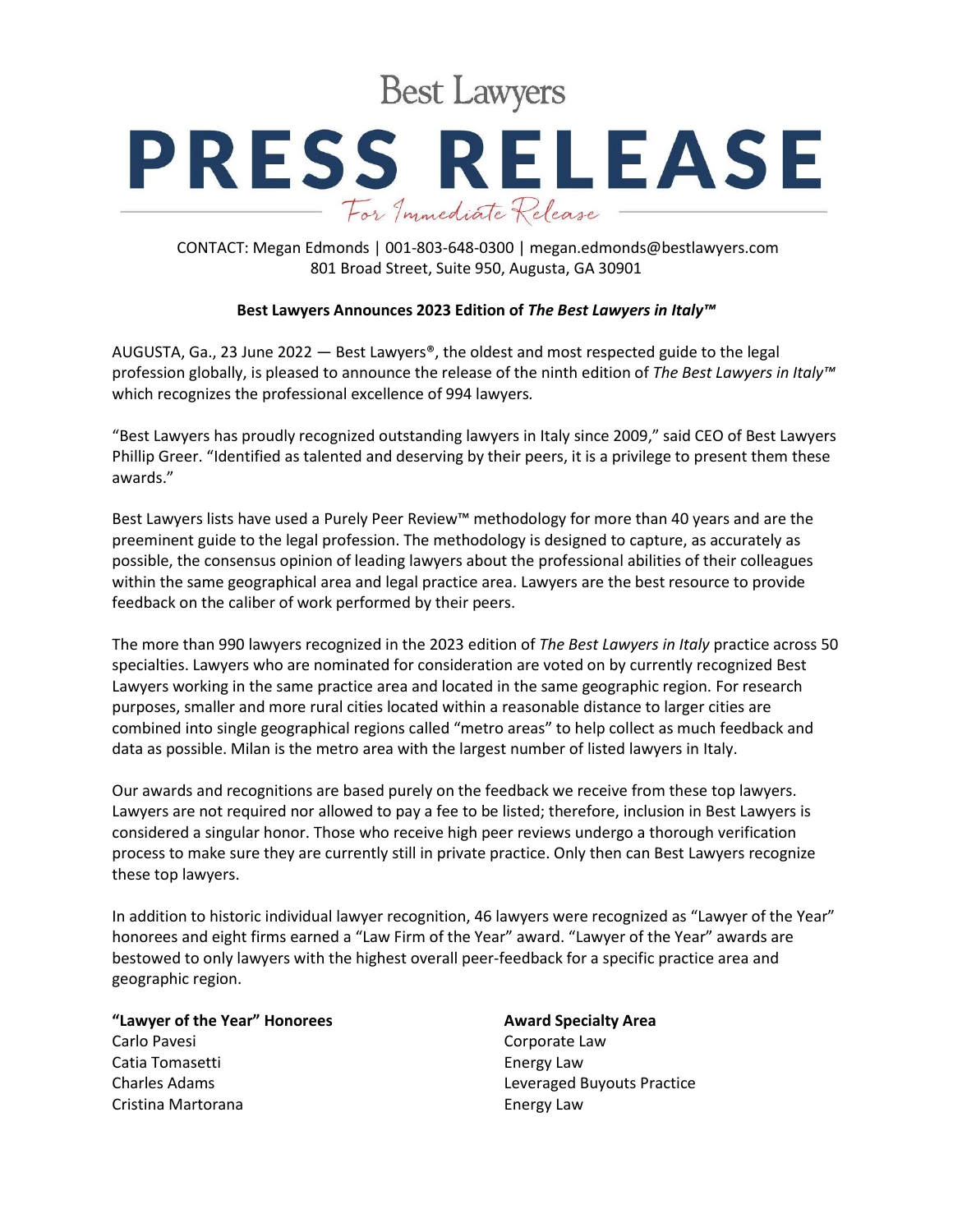Damiano Lipani Davide Cacchioli Enrico Vergani Federico Sutti Ferdinando Emanuele Filippo Brunetti Filippo Modulo Francesco Graziadei Francesco Novelli Furio Samela Gabriella Covino Giulio Andreani Giuseppe De Palma Giuseppe Scassellati-Sforzolini Gualtiero Luca Dragotti Guglielmo Maisto Leonardo Cammarata Lorenzo Attolico Lorenzo Piccardi Loris Tosi Luca G. Radicati di Brozolo Massimiliano Mostardini Matteo Orsingher Maurizio Traverso Paola La Licata Patrizio Messina Piero Fattori Stefano Parlatore Stefano Sennhauser Stefano Zunarelli

Administrative Law Competition / EU Law Maritime Law Real Estate Law Arbitration and Mediation Administrative Law Corporate Law Telecommunications Law Banking and Finance Law Maritime Law Restructuring and Insolvency Law Tax Law Banking and Finance Law Mergers and Acquisitions Law Intellectual Property Law International Arbitration Criminal Defense Intellectual Property Law Tax Law Tax Law Arbitration and Mediation Telecommunications Law Information Technology Law Litigation Biotechnology and Life Sciences Practice Capital Markets Law Competition / EU Law Litigation Capital Markets Law Maritime Law

"Law Firm of the Year" awards are country and practice area specific. They are determined based on a handful of factors, including feedback from lawyers recognized by Best Lawyers on individual lawyer and firm-wide work, the size and coverage of the firm in a specific practice area, historical analysis of the firm's "Lawyer of the Year" awards in this area and research surrounding the firm's overall scope and areas of expertise.

#### **"Law Firm of the Year" Recipient**

BonelliErede Chiomenti Cleary Gottlieb Steen & Hamilton Gianni & Origoni Pedersoli Studio Legale Toffoletto De Luca Tamajo e Soci Tremonti Romagnoli Piccardi e Associati Trevisan & Cuonzo Avvocati

#### **Practice Area**

Mergers and Acquisitions Law Banking and Finance Law Competition / EU Law Corporate Law Litigation Labor and Employment Law Tax Law Intellectual Property Law